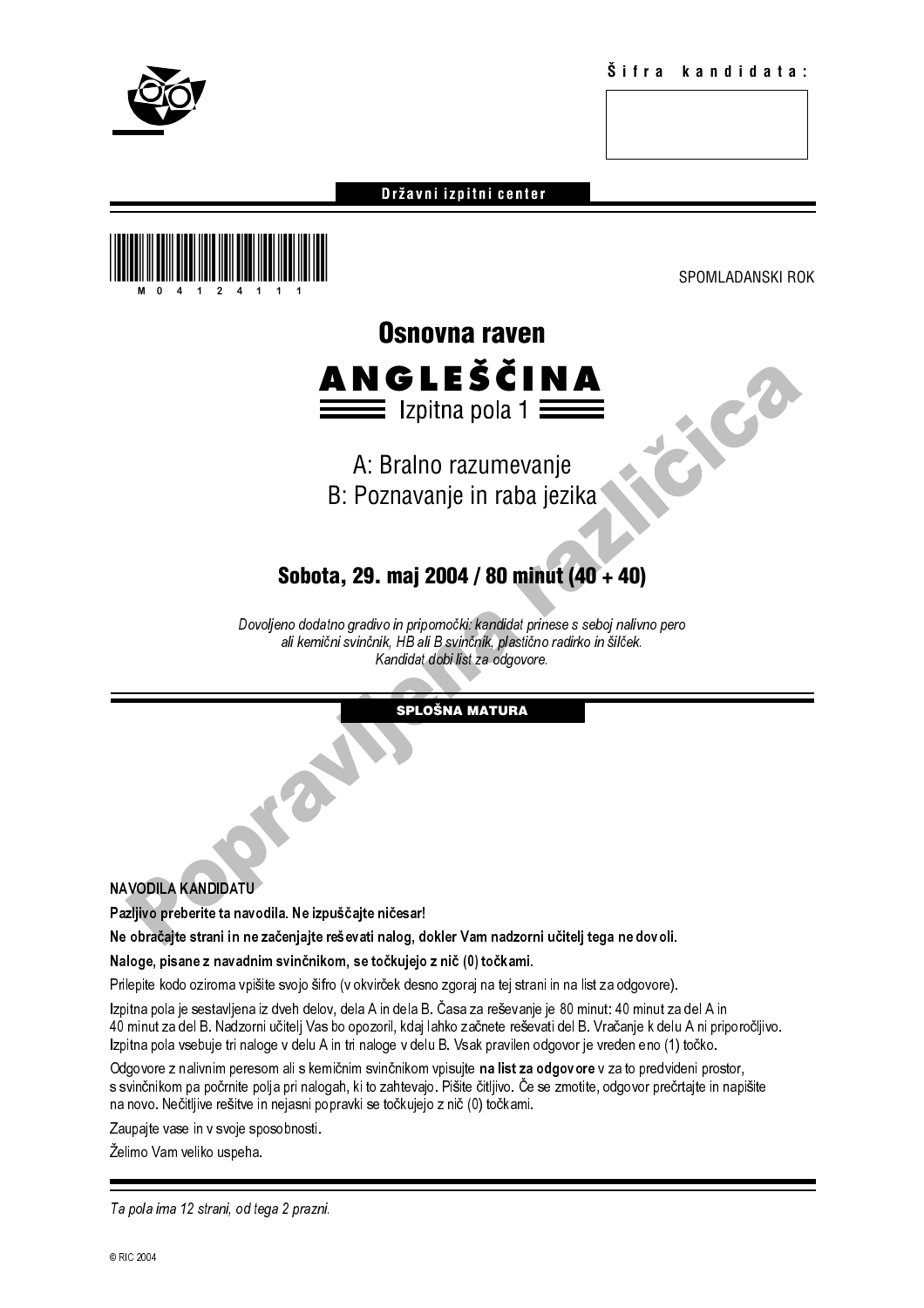# A: BRALNO RAZUMEVANJE (Čas reševanja: 40 minut)<br>READING TASK 1: SHORT ANSWERS<br>Answer in note form in the spaces provided on the answer<br>Example:<br>O. Where is the birthplace of hurricanes?<br>Note is the birthplace of hurricanes

Market *in note form* in the spaces pro<br> **Example:**<br>
0. Where is the birthplace of hurricanes?<br> **Rider:**<br>
1. Why is weather forecasting for Africa<br>
2. Who co-operated with Dr Thorncroft a<br>
3. Why is the jet changeable?<br>
4. A  $\overline{A}$  control  $\overline{A}$  and  $\overline{A}$  and  $\overline{A}$  and  $\overline{A}$  and  $\overline{A}$  and  $\overline{A}$  and  $\overline{A}$  and  $\overline{A}$  and  $\overline{A}$  and  $\overline{A}$  and  $\overline{A}$  and  $\overline{A}$  and  $\overline{A}$  and  $\overline{A}$  and  $\overline{A}$  and  $\overline{A}$ 

### *Example:*

# Answer <u>in note form</u> in the spaces provided on the answer sheet.<br>
Example:<br>
0. Where is the birthplace of hurricanes?<br> **Riders on the storm**<br>
1. Why is weather forecasting for Africa unreliable?<br>
2. Who co-operated with D 0. Where is the birthplace of hurricanes?<br> **Riders on the storm**<br>
1. Why is weather forecasting for Africa unreliable?<br>
2. Who co-operated with Dr Thomcroft and Dr Parker?<br>
3. Why is the jet changeable?<br>
4. Who does Thomcr Riders on the storm

- 1. Why is weather forecasting for Africa unreliable?
- 2. Who co-operated with Dr Thorncroft and Dr Parker?
- $\frac{1}{2}$   $\frac{1}{2}$   $\frac{1}{2}$   $\frac{1}{2}$   $\frac{1}{2}$   $\frac{1}{2}$   $\frac{1}{2}$   $\frac{1}{2}$   $\frac{1}{2}$   $\frac{1}{2}$   $\frac{1}{2}$   $\frac{1}{2}$   $\frac{1}{2}$   $\frac{1}{2}$   $\frac{1}{2}$   $\frac{1}{2}$   $\frac{1}{2}$   $\frac{1}{2}$   $\frac{1}{2}$   $\frac{1}{2}$   $\frac{1}{2}$   $\frac{1}{2}$  3. Why is the jet changeable?
- 4. Who does Thorncroft compare the cyclone with?
- 5. What is crucial for a cyclone to grow into a hurricane?
- 6. Where does the cyclone weaken?
- 7. What makes regular weather observation across countries impossible?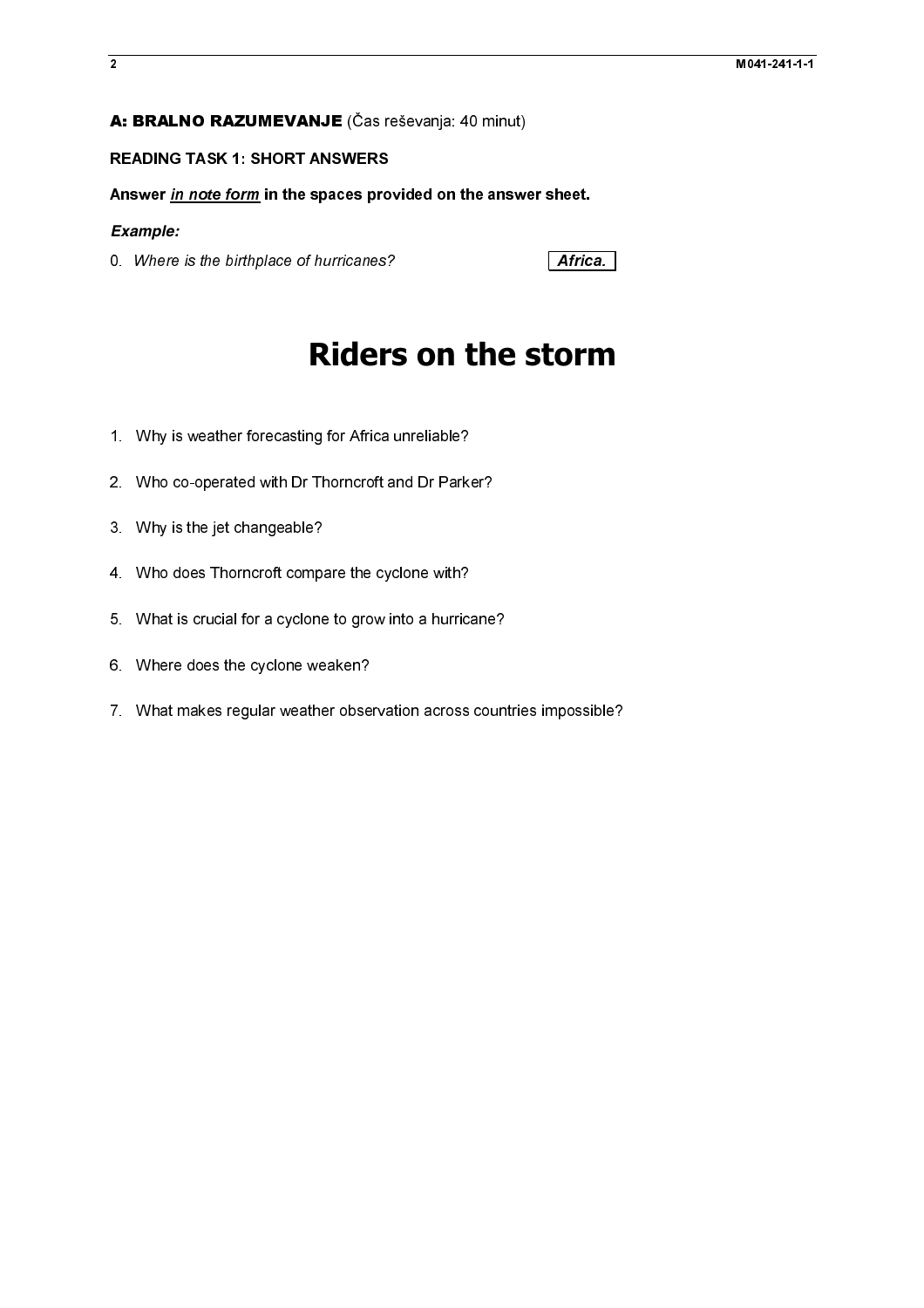## Riders on the storm

Adapted from an article in The Guardian, 14 September 2000, by Sanjida O'Connell 

The fantasy is to be there when a hurricane is forming, says Doug Parker, from the University of Leeds. He and colleague Chris Thorncroft, from Reading University, have just returned from the birthplace of hurricanes. Their aim was to discover what turns a stiff breeze into a devastating cyclone.

Hurricanes are born over the plains and mountains of Central and West Africa from what is known as the African easterly jet, a jet of air moving east to west, which can sometimes end up in America with horrifying consequences. There is another equally important reason for investigating the African easterly jet: there is still no decent weather forecasting system that can predict when a drought or a monsoon will hit Africa, nor even how the jet affects daily weather patterns. "At the moment we don't have much of a clue because there's so few data going in to the models," says Thorncroft.

Dr Thorncroft and Dr Parker, along with an RAF crew and a team of scientists from the Met Office collected data on pressure, temperature, humidity and wind speed between Cape Verde and Niamey in Niger by dropping 110 data gathering instruments attached to mini parachutes from a Hercules aircraft called Snoopy. Each one radioed back the information; at nearly £500 a pop, it's not cheap, but they hope to generate crucial information about hurricane formation.

The jet is spawned west of the Ethiopian highlands and is inherently unstable because of the difference in temperature of the lands it is travelling over: it could be as hot as 40ºC over the Sahara, through to 26ºC around coastal regions. When the cool, moist air from the Atlantic meets hot desert air, there is an unequal distribution of pressure causing waves to form. These waves are swept along by the remainder of the jet: they can be up to 3,000km long.

There are a number of factors which change the wave from a benign weather system to something rather more sinister. One of the main factors is the temperature of the sea. If the wave is very low down, about a kilometre from the ground, it can grow by extracting energy from the warm ocean. Heat travels from the ocean to the wave, warming it and causing the wave to break off and begin to spiral in a vortex pattern. As the centre warms and increases in energy, more air is sucked in.

"It's like ice skaters bringing their arms in so that they spin faster," explains Thorncroft.

The faster the cyclone spins, the more heat it draws from the ocean. The cyclone travels across the sea towards America picking up speed and energy and can grow large enough to become a hurricane. What can stop it is vertical shear – a strong difference in wind speed between upper and lower levels. The current theory is that the temperature of the sea can be used to predict the maximum intensity of a cyclone, and although Thorncroft thinks this is a factor, he believes that the degree of vertical shear is also crucial. Once the cyclone gets to the US, it loses energy when it hits the land; even a hurricane will eventually fizzle out. Some head north and interact with weather systems from Europe. A big hurricane may reach the UK and can have a significant impact on wind and rainfall.

Thorncroft and Parker hope that their data will not only help predict hurricane formation and drought patterns in Africa, but could also be used to update the current models. By making forecasts using European models with and without the data the team is gathering, it will be possible to see how accurate the models are, and if they can be improved.

"It's the responsibility of every country to make observations and share them globally," says Thorncroft. "But if our data had a major impact on hurricane prediction and on understanding tropical weather systems, would anyone want to pay to collect data routinely? It's in the interest of everyone," he adds. This may be, but obtaining global funding and co-operation could prove as difficult as getting an accurate weather forecast.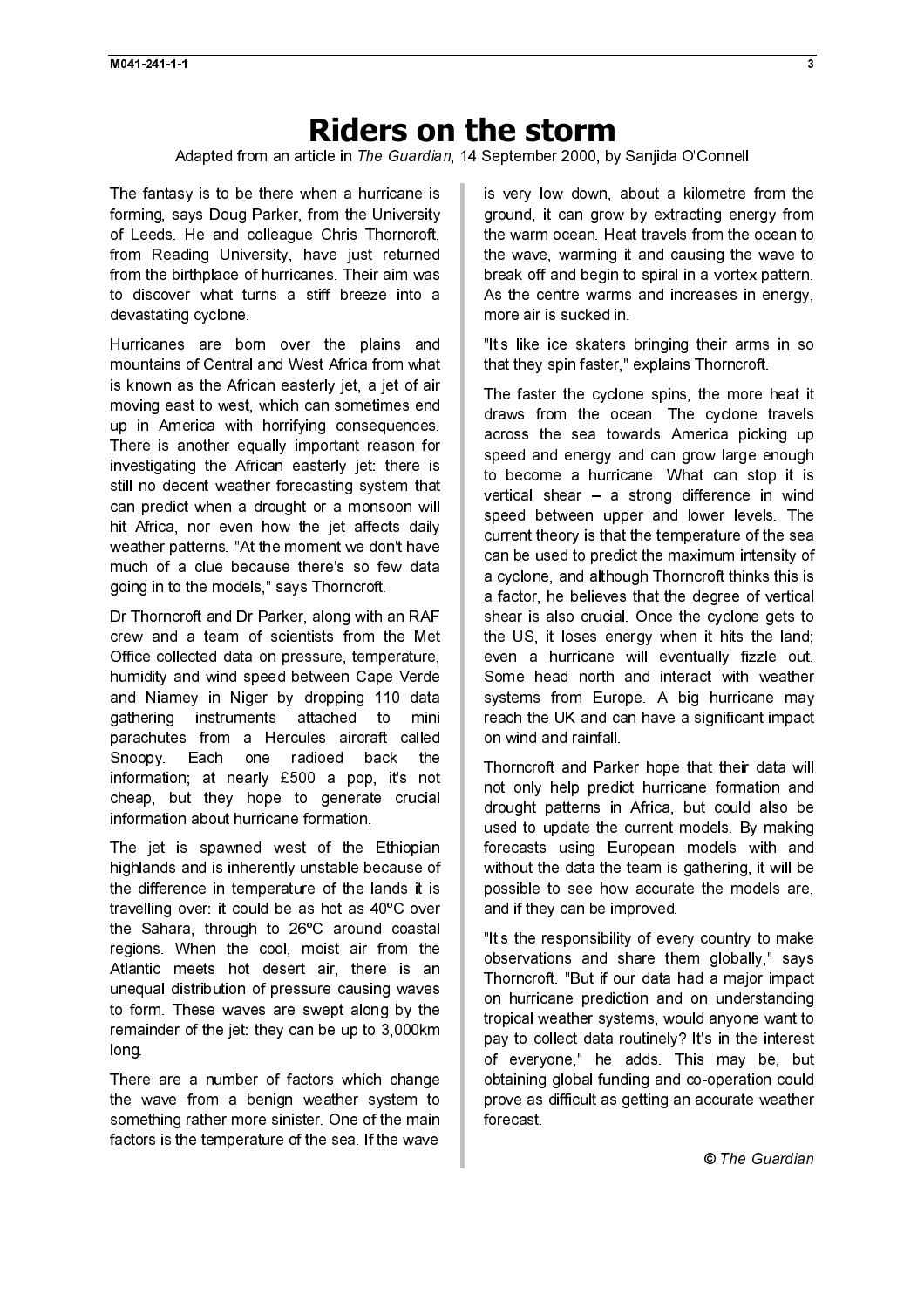READING TASK 2: MATCHING (Paragraphs and Statements)

Match all statements 1–10 with paragraphs from A–H.

MORE THAN ONE STATEMENT may refer to THE SAME PARAGRAPH.

Write your answers on the answer sheet and shade in the appropriate circle.

### *Example:*

0. The ancient states were forced to occupy more and more lands. 0. E

# Doomed civilisations

- 1. A regular supply of water was crucial for the Mayan crop planting system.
- 2. The ruins left by past societies have always been considered as signs of progress.
- 3. The Mayan civilisation collapsed because they cut down too many trees.
- 4. Even in the past, man was causing a lot of damage to the environment.
- 5. Some Mayan cities were exposed to hunger because of their location.
- 6. European invaders contributed to the collapse of one culture in South America.
- 7. Some people might associate the disappearance of early civilisations with divine punishment.
- 8. A recent American theory says the collapse of the Mayan society was due to lack of water.
- 9. The Mayan cities were found hidden in the jungle.
- 10. The obvious explanation of the fall of a civilisation is not necessarily correct.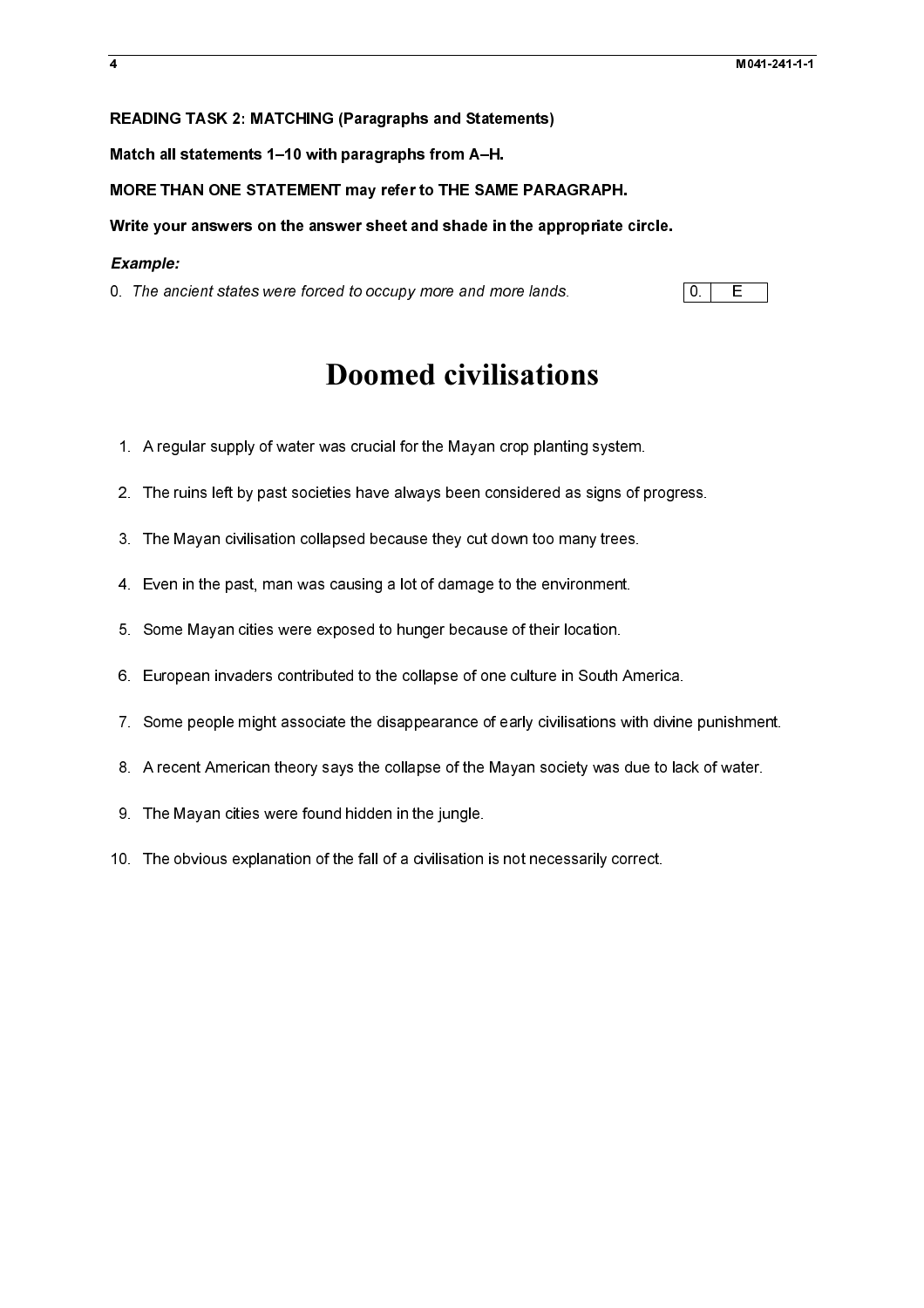### Doomed civilisations

Adapted from an article in The Guardian, 24 May 2001, by Sanjida O'Connell

### A

In the 1830s, explorers John Lloyd Stephens and Frederick Catherwood "rediscovered" the Mayan cities of South America. Here was the archetypal picture of a great "lost" civilisation, its abandoned monuments submerged by the encroaching jungle.

### B

"It's a very evocative image when you have cities that have transparently undergone some Sodom and Gomorrah-like cataclysm. Some might even think it is a judgment from God," says Dr Chris Scarre, an archaeologist from the McDonald Institute, Cambridge University.

### $\mathbf C$

Last week, US scientists proposed that cyclic, extended drought pulled down the Mayan civilisation around 900 AD. Many archaeologists believe that environmental events destroyed civilisations that had reached their cultural peak. Dr Scarre is not convinced. He believes many of the great civilisations of the world were unsustainable and held within them the seeds of their own destruction.

### D

The impressive monuments left behind by early societies have encouraged the idea that they are advancements – the culmination of progress from hunter-gatherers to farmers and finally to civilisation. However, these events show cyclical patterns of growth, maturity and decline. They can also be seen as pathologies, damaging to the natural world, and subject to the same processes of population pressure and ecological deterioration that has become such a problem to everyone.

### E

Many states were only able to survive under conditions of continuous territorial growth. The Roman empire thrived on expansion which provided career opportunities for ambitious generals, huge profits for entrepreneurs, and a ready source of slaves. Once the empire had to forgo this policy and withdraw to more defensible frontiers, the system became increasingly difficult to sustain. Constant pressure for expansion also afflicted the Inca state. Each ruler had to build up personal estates of his own which he could only do through military conquest. The pressures for continuous expansion were thus enormous, and the system would have collapsed even if the Spanish conquistadors had not arrived in 1532.

### $\mathbf F$

The Maya are the classic lost civilisation. It is thought that their destruction was the result of food shortages between the  $9<sup>th</sup>$  and  $10<sup>th</sup>$  century AD. Several of the lowland cities, such as Tikal, depended heavily on the cultivation of raised fields set in marshy depressions known as bajos, which flood intermittently but may originally have been permanent lakes. Stable water levels were essential to this system. But we know that they suffered a dry period for several thousand years. As a result, the water levels would have fallen and the raised fields become unusable and this could only have led to famine and political unrest.

### G

"It's easy to say, well you have a collapse of a society, an abandonment of urban centres, the cessation of building monuments and then we have here an environmental event which would neatly explain it: drought, degradation of soil, or the rise or fall of the water table. There's a very strong temptation to join the dots and think, so there's your answer – but human societies aren't like that," says Dr Scarre. He has an alternative hypothesis.

### $H$

Between the  $8^{th}$  and  $9^{th}$  century Mayan cities were intensively competitive. To fund the building of monuments, they cleared forest from hillsides to increase the area they could cultivate. The hills eroded, soil was washed into the lowland bajos, silting them up. The hill slopes degraded too badly to plant crops on them and the silt damaged the intensive cultivation in the bajos. The deforestation and soil erosion ultimately may have destroyed the capacity of the land to support the high population levels in the Mayan cities and led to collapse.

© The Guardian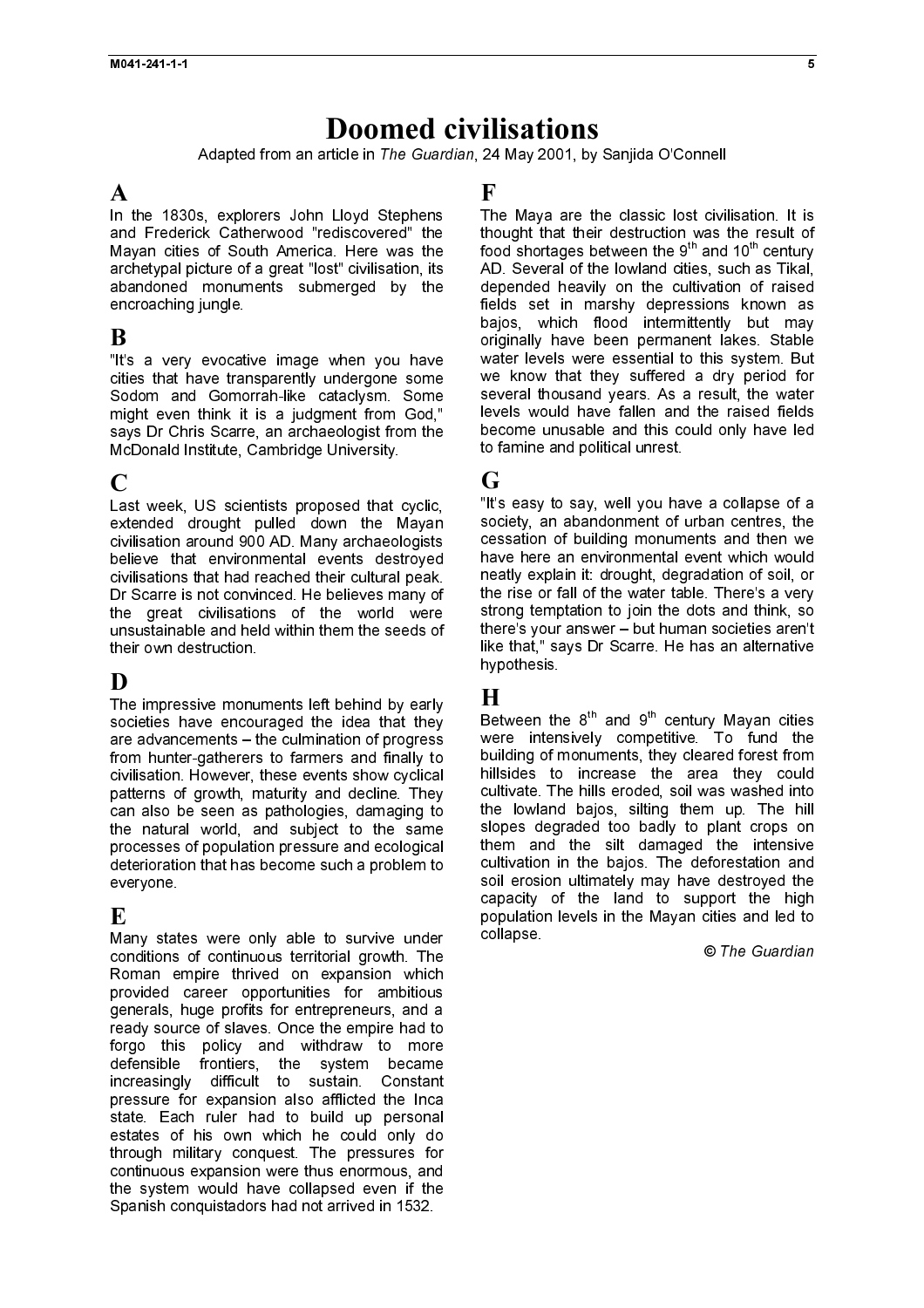### READING TASK 3: TRUE / FALSE / NOT GIVEN

Decide whether the following statements are TRUE / FALSE or NOT GIVEN.

### Tick  $(\checkmark)$  the appropriate column on your answer sheet and shade in the appropriate circle.

### *Example:*

 $\overline{0}$ Manga can be compared to western comics.

# Comic relief

- 1. Manga authors show how the Japanese really think.
- 2. Businessmen criticise the financial mangas.
- 3. The weekly Young sells more copies than Shonen Jump.
- 4. UK teen magazines are more censored than Japanese.
- 5. There are three manga superstores in Tokyo.
- 0. Manga can be compared to western comics.<br>
COMIC relief<br>
1. Manga authors show how the Japanese really think.<br>
2. Businessmen criticise the financial mangas.<br>
3. The weekly Young sells more consored than Shonen Jump.<br>
4. 6. Mangas help Japanese readers to cope with everyday life.
- 7. Tezuka's manga characters have western body features.
- 8. The 70s favoured mangas inspired by Japanese culture.
- 9. Modern manga conventions have remained the same.
- 2. Businessmen criticise the financial mangas.<br>
1. The weekly Young sells more copies than *Shonen J*<br>
1. UK teen magazines are more censored than Japane<br>
5. There are three manga superstores in Tokyo.<br>
1. Mangas help Japa 2. Business Manuscal manuscal manuscal manuscal<br>3. The weekly Young sells more consored than<br>5. There are three manga superstores in Toky<br>6. Mangas help Japanese readers to cope with<br>7. Tezuka's manga characters have weste 3. UK teen magazines are more censored than Japanese.<br>5. There are three manga superstores in Tokyo.<br>6. Mangas help Japanese readers to cope with everyday life<br>7. Tezuka's manga characters have western body features.<br>8. Th 4. There are three manga superstores in Tokyo.<br>
4. Mangas help Japanese readers to cope with everyday life 7. Tezuka's manga characters have western body features<br>
4. The 70s favoured mangas inspired by Japanese culture.<br> 5. Mangas help Japanese readers to cope with e<br>7. Tezuka's manga characters have western bod<br>8. The 70s favoured mangas inspired by Japane<br>9. Modern manga conventions have remained th<br>10. Male manga artists are gaining gro Figure 1. The Tos favoured mangas inspired by Japanese culture.<br>
6. The 70s favoured mangas inspired by Japanese culture.<br>
9. Modern manga conventions have remained the same.<br>
10. Male manga artists are gaining ground agai 7. Tezuka's manga characters have western body features.<br>8. The 70s favoured mangas inspired by Japanese culture.<br>9. Modern manga conventions have remained the same.<br>10. Male manga artists are gaining ground against female 9. Modern manga conventions have remained the same.<br>10. Male manga artists are gaining ground against female. 9. Male manga artists are gaining ground against female.<br>10. Male manga artists are gaining ground against female. 10. Male manga artists are gaining ground against female. 10. Male manga artists are gaining ground against female.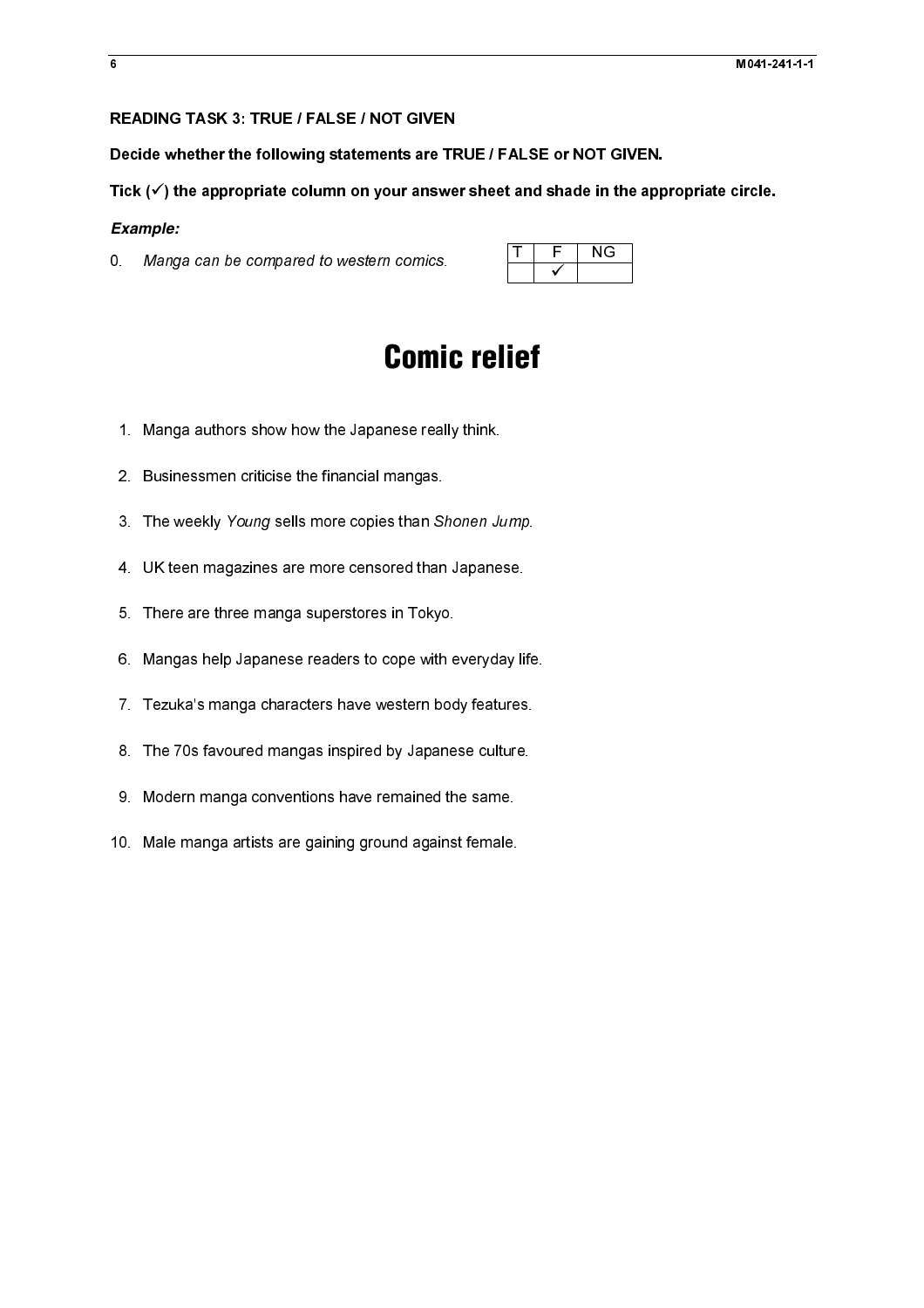### Comic relief

Adapted from an article in The Observer, 1 April 2001, by Andrew Smith

As you detach yourself from the tide of bodies flowing down pretty much any Tokyo pavement, you'll see the mangas sitting in neat piles outside newsagents and general stores. They look like comics, and visiting Westerners often mistakenly refer to them as such. But these are not comics: to millions of Japanese readers, they are portals to a parallel universe. The literal translation of manga is 'irresponsible writing'. If you want to know what's really going on in the minds of Japanese people, this is the place to look.

Adapted from an article in The Observer, 1 April 2001, by Andrew Smith<br>Hash down pretty much any Tokyo Inta the Japanese "a phats the studies"<br>down pretty much any Tokyo Inta the Japanese "a phats the studies"<br>someons, an At home, manga artists are treated like rock stars. They are wealthy and celebrated and teenagers dream of emulating them, because they've beaten the system, made a mockery of the endless hours of homework and graft that shape most people's weeks. It is estimated that 10 per cent of all books and magazines published in Japan are mangas. On the subway during rush hour you will see pinstriped businessmen reading financial manga, in which chisel-jawed players storm into boardrooms and avert corporate meltdown at the 11<sup>th</sup> hour. On the stands, sports, cookery and kids' editions sit next to piles of the voluminous teen weeklies such as Young and Shonen Jump. The latter such as *Young* and *Shonen Jump*. The latter<br>can be 3 inches thick and are claimed to sell up<br>to 5m copies per issue. Inside, there will be<br>lengthy stories centred around anything from<br>dealers in fake antiques to rival ga can be 3 inches thick and are claimed to sell up to 5m copies per issue. Inside, there will be lengthy stories centred around anything from dealers in fake antiques to rival gangs of cheerleaders. There are also plenty of hyperreal adult tales of hardware-encrusted space travellers and, in the ones aimed at teenage boys, lots of warped, adolescent sex of a sort that wouldn't be acceptable in UK teen mags. 'It's tolerated on the page because it's escapism,' says the editor of one such title.

It's not until you enter one of the manga superstores, however, that you come to appreciate the extraordinary breadth of manga culture. Comic Station Shibuya is arranged on three floors and claims to house 120,000 different mangas.

Ask why comics and the animated ('anime') films they spawn are so popular, and you'll get a

variety of responses. Some artists will point out that the Japanese 'alphabet' is pictorial rather than phonetic, meaning that the population is brought up to think in terms of pictures rather than syntax.

Mamoru Oshii, who directed the film adaptation of the Ghost in the Shell series, has a more sombre take on the whole thing. 'I don't think Japanese people could get through life without distractions such as manga,' he suggests. 'Their houses are tiny, the country is small, but with so many people. Japan is a tough place to live, so people can live in the world of manga for a while and it makes their daily life a bit more tolerable. It's like a Walkman – you cut the world out, it's a means of escape.'

The conventions of modern manga were laid down in the 20 years after the Second World War by a man named Osamu Tezuka, who was besotted with Disney. This is said to explain why most of its heroes are Caucasian in appearance, with saucer-like eyes and extravagantly long legs. In the 70s, as political radicalism swept across Japan's campuses, there was a call for less reliance on American traditions. What appears now in manga is a mix of the two cultures, although there is still a bias towards idealised Western-looking women, just as there is a clear taste for Western models in advertising.

It's hardly surprising, then, that the only place where manga conventions are regularly broken is in the women's sector. On an average visit to Comic Station Shibuya, 70 per cent of the customers might be female. Some carry armfuls of shojo manga, the beautifully drawn, romantically inclined stuff which is aimed at girls, but others browse the work of female artists such as Rumiko Takahashi – one of the most revered of all the manga artists, a multimillionaire with an estimated 80m books in print. Junco Ito suggests that manga is one of the few areas of Japanese life where women can compete with men on an equal footing.

> © The Observer © The Observer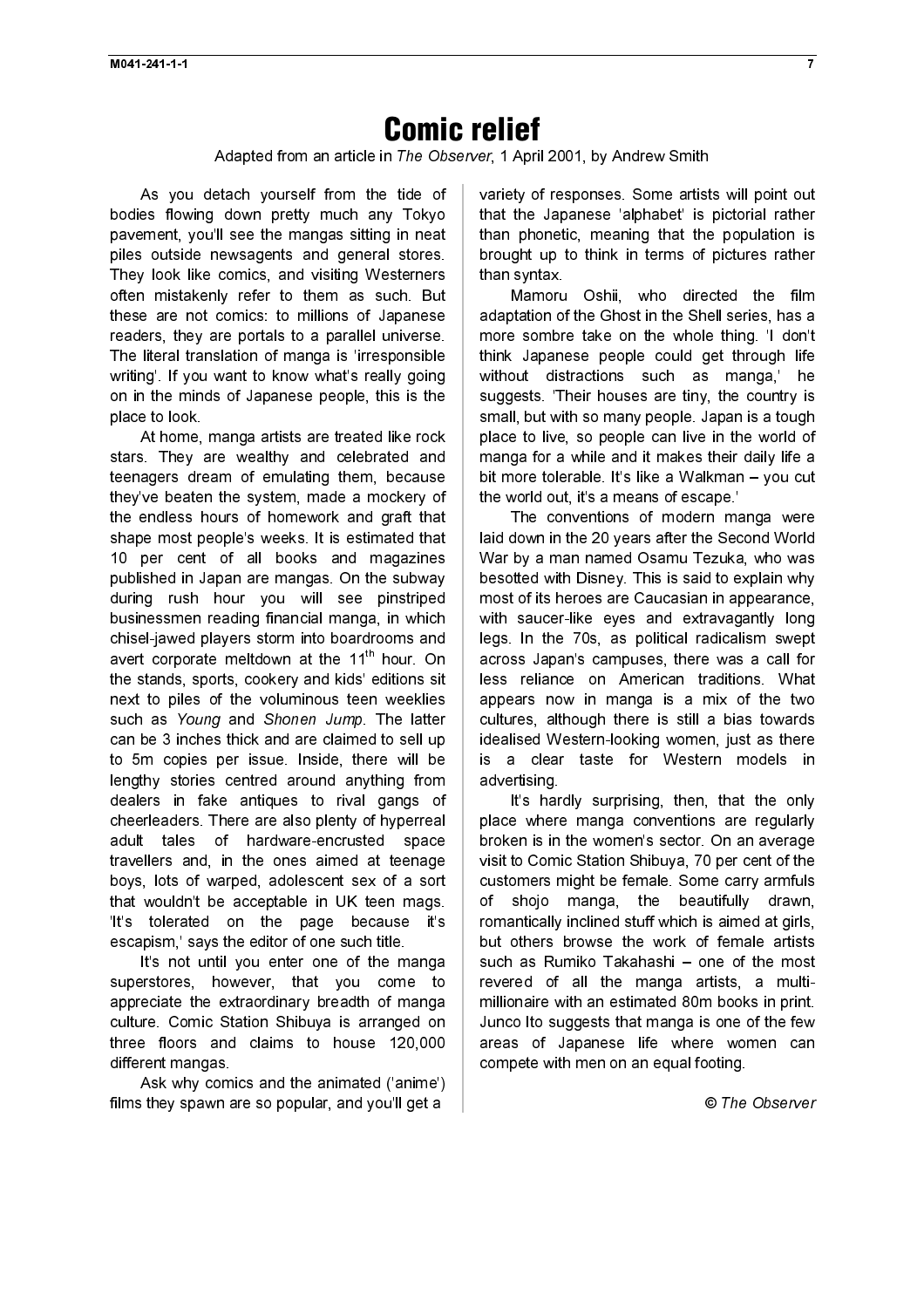TASK 1: GAP FILL

Write the missing words in the spaces provided on the answer sheet.

There is ONE word missing in each gap.

### Life on Mars hopes after ice find

Adapted from an article in The Observer, 3 March 2002, by Robin McKie

Massive fields of ice have been discovered on Mars, raising hopes that the Red Planet could support directed instruments on the US Mars Odyssey spacecraft towards the planet. The data they 1 received is the strongest indication yet that the planet once harboured life, and may still support 2 today.

"The signal we're getting is loud and clear. We're not just looking \_\_3\_\_ surface frost. There's lots of ice on Mars,'' said Stephen Saunders, project scientist for Odyssey.

Water is the matrix of life. \_\_4\_\_ it, biology is impossible. Hence, scientists' joy at finding large amounts in the planet's southern hemisphere. "This is very good news," said Prof Colin Pillinger, leader of Britain's Beagle 2 mission, \_\_5\_\_ aims to land a robot-probe on Mars next year. "Wherever you find water on Earth, you find life. This discovery has to be very encouraging.''

**B: POZNAVANJE IN RABA JEZIKA** (Čas reševanja: 40 minut)<br>TASK 1: GAP FILL<br>Write the missing words in the spaces provided on the answers<br>There is ONE word missing in each gap.<br>There is an example at the beginning: Gap 0.<br>Th There is an example at the beginning: Gap 0.<br>
Life on Mars in Gap 1<br>
Adapted from an article in The Ob<br>
Massive fields of ice have been discovery of wa<br>
life. The speed and extent of the discovery of wa<br>
directed instrume life. The speed and extent of the discovery of water has stunned scenarios  $\underline{u} = \underline{u}$  model. The speed and extent of the discovery of water has studies and the planet computer is the planet only in the planet only in Odyssey is the first spacecraft to reach Mars since two planetary probes were destroyed during 6 final approaches to the planet in 1999. It is designed \_\_7\_\_ conduct the first chemical analysis of the entire Martian surface. The craft – launched on 7 April from Cape Canaveral – reached Mars in October and has been slowly manoeuvring itself into a low orbit \_\_8\_\_ then. Last week, scientists turned **9**\_ their instruments and began surveying the planet. Within hours they were rewarded with reams of data, including strong evidence of water. Such early results are unprecedented in 10 mission of this nature.

''We have a whopping signal,'' said Arizona University's William Boynton who directs the probe's water-detectors. "It blew \_\_11\_\_ away."

Odyssey uses three different devices to determine the chemical constituents of Martian soil. The planet's surface is bombarded 12 cosmic rays, and each chemical constituent of its soil emits a high-energy sub-atomic particle when struck by such radiation. Each chemical produces a particle of a particular type and energy, and this acts **13** a signature for its presence.

All three water-detectors on Odyssey have observed substantial amounts of water in the Martian soil. "The fact that we see a clear signature 14 ice from three different instruments makes the conclusion that \_\_15\_ are significant amounts a sound one," said Boynton.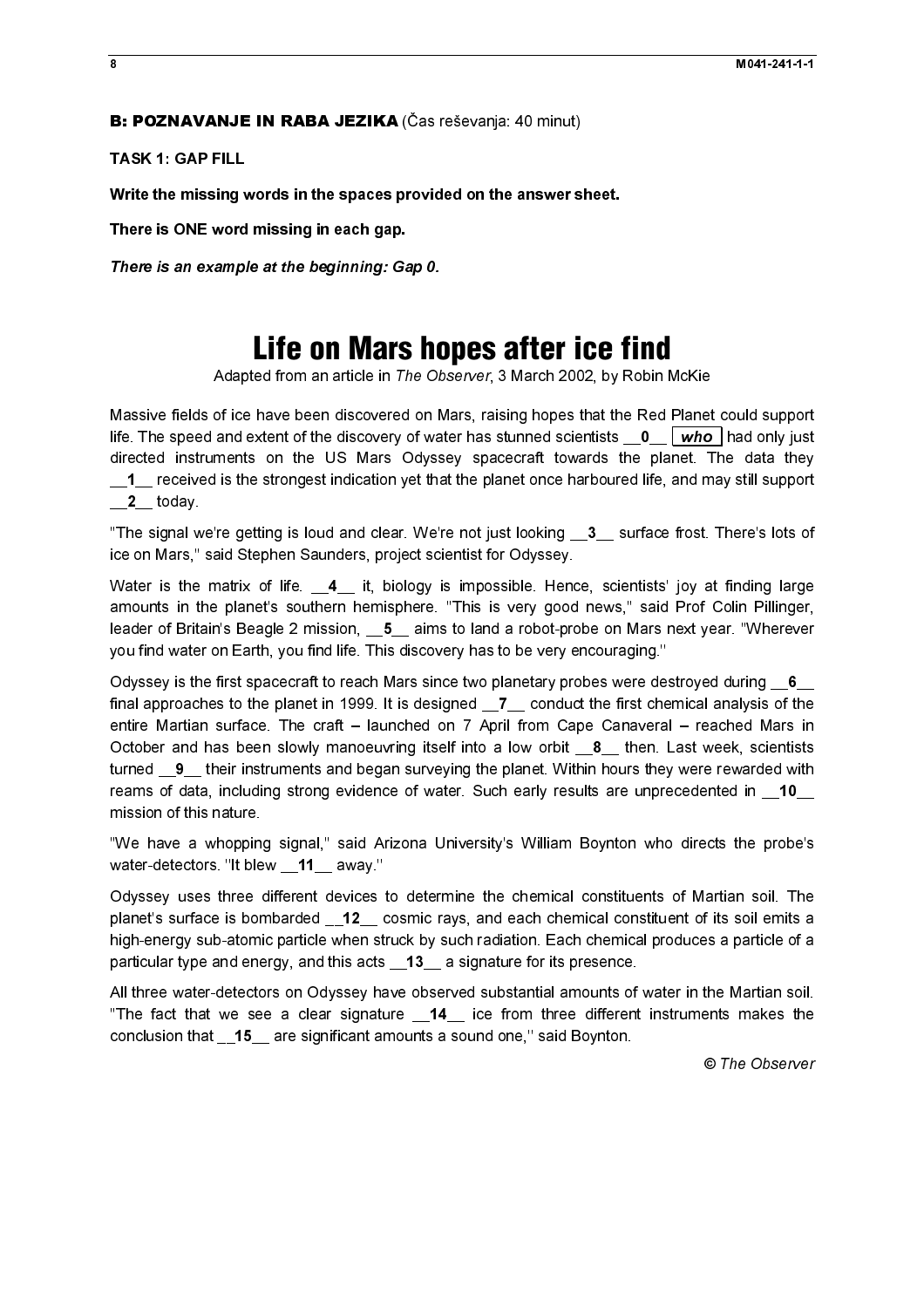TASK 2: GAP FILL

Write the correct form of the verb given in brackets in the spaces provided on your answer sheet.

There is an example at the beginning: Gap 0.

### A fine balance

Adapted from an article in The Observer, 3 March 2002, by Juliet Shedden

One of the first beneficiaries of Whitbread's work-life balance scheme, Wendy Johnson says that if she  $\overline{\phantom{a}}$  (NOT / OFFER) that chance, things would have been very different.

There is an example at the beginning: Gap 0.<br>  $\bigoplus$  Adapted from an article in The Obs<br>
One of the first beneficiaties of Whitterea.<br>  $\bigoplus$  Martist here  $\bigoplus$  to come back to word  $\bigoplus$  there is the state of Whitterea <u>\_0\_ was invited to</u> to come back to work part-time site the birth of her first child. She come back to work part-time come back to see a say. but one dependent to come back to see a such a come back to see a such a come 'I  $2$  (NOT / PLAN) to come back,' she says, 'but one day I  $3$  (CALL) by one of my colleagues and asked if I would be interested in some part-time work for two days a week back in my old department.' She jumped at her chance. Since her return, Johnson says she  $\_$ 4 $\_$  (NOTICE) that many of her colleagues are also on part-time contracts and that there has been a noticeable growth in the number of people working as part of job-sharing schemes. 'When I initially \_\_**5\_\_ (COME)** back to work, it was just part-time, two days a week. I now do a job share, three days a week.'

She works in the strategic development division, \_\_6\_\_ (SHARE) the responsibility for the acquisition of new hotels, and finds the role fulfilling. Thanks to the work-life balance scheme, Johnson is now able to enjoy what she calls 'the best of both worlds'. She feels that three days in the office is a long enough period to get properly involved in projects and keep in tune with what is happening in the department.

'It's great. You keep your hand in, you learn new technology and update your skills,' she says. It's also good for Whitbread because if people \_\_7\_\_ (NOT / COME) back part-time the company can lose the skills and information that people carry with them through years of service.'

Johnson thinks Whitbread has been flexible and taken care to work within her individual needs and requirements. 'They \_\_8\_\_ (ADAPT) to my needs as far as they can. They make compromises. Should you ever  $\overline{\mathsf{need}}\_9\_$  (LEAVE) early, say your child is poorly, there is never a problem. They don't give you a hard time about it.They are very good.'

In her days off work, Johnson \_\_10\_\_ (USE) her spare time for her own leisure. And working part-time gives her a lot more quality time with her daughter. She can pick her up from school on the days she is at home and take her swimming on Mondays after school. Johnson feels loyal to the company because it has given her valuable flexibility in her working hours. She is motivated by the lengths the company goes to keeping her informed about what **11** (GO ON).

Johnson believes the company has worked hard at 12 (MOTIVATE) her. 'I 13 (ENCOURAGE) to use my initiative and to go on training courses for Power Point and Excel: the basic products the company use.'

She can't see herself going back to work full-time because she feels she **14** (FIND) the ideal working conditions. For the immediate future, she says, she would like to stay as a part-timer. She is confident that when her daughter  $\_\,\!\!\!15\_\,\!\!\!$  (BE) older, should she change her mind, she has an employer to whom she can go and ask to work full-time again.

© The Observer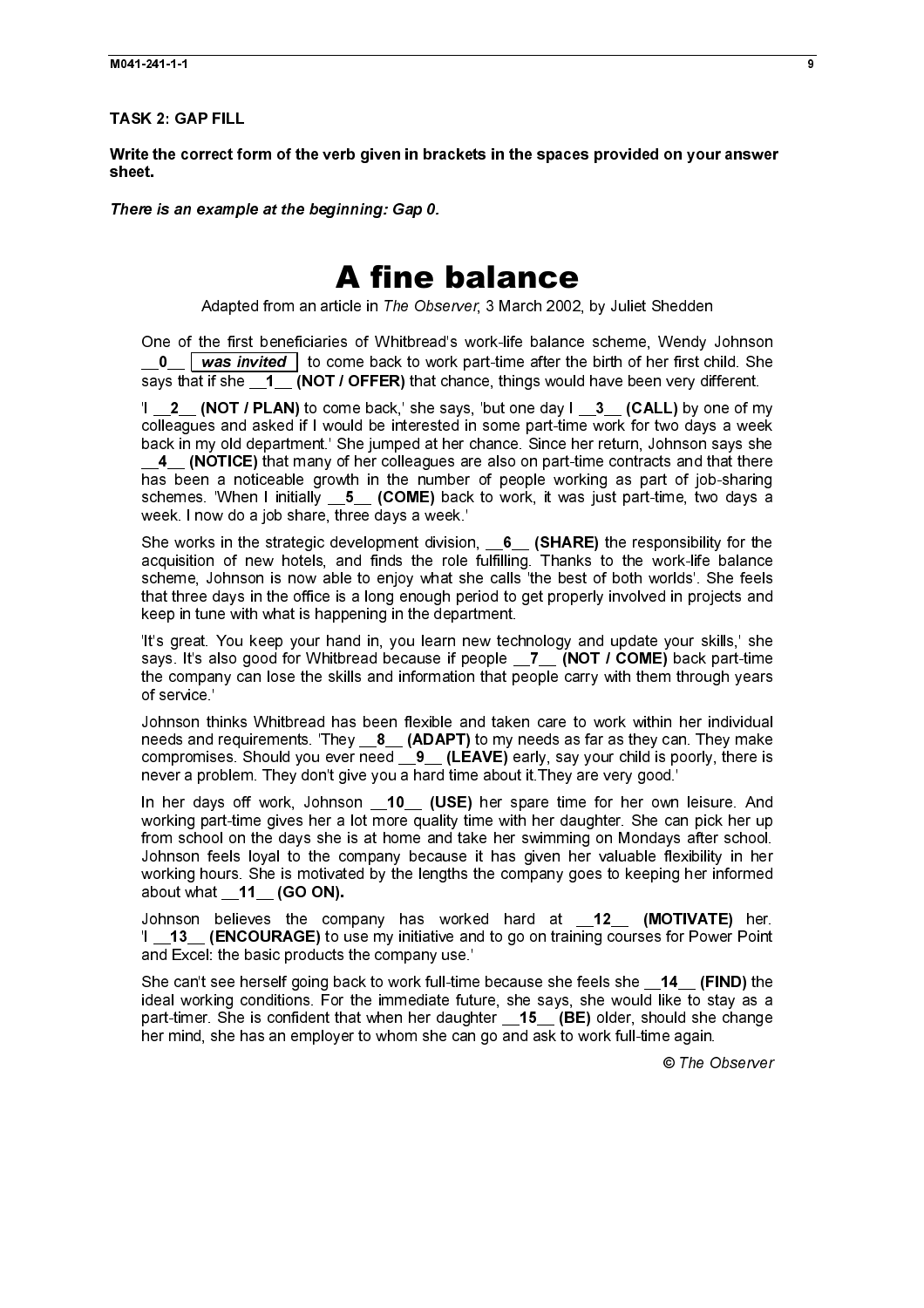### Black arts flourishing among the black-eyed beans

Adapted from an article in The Observer, 3 March 2002, by Neasa MacErlean

- in supermarkets, you are exactly the sort of person they want to keep coming back. The layout, pricing and even the smell of the store is designed with you in mind. But if you are frugal, live alone and buy only what's on your list,
- Write the correct form of the v<br>
Merite is an example at the be<br>
Black arts flo<br>
Adapted from an an<br>
0) IMPULSE If you are<br>
in superr<br>
back. The in superr<br>
back. The in mind.<br>
1) PROFITABLE you're are This is t<br>
locates<br>
l answer sheet.<br> **Black arts flourishing among the black-eyed bea**<br>
Maced from an article in The Observer. 3 Mach 2002, by Nessa MacErican<br>
(a) IMPULSE<br>
Maced from an article in The Observer. 3 Mach 2002, by Nessa MacErican There is an example and and analytical<br>
0) IMPULSE<br>
1) PROFITA<br>
2) OFFICE<br>
3) TYPICAL<br>
4) RETAIL<br>
5) ANNOUN<br>
6) SIGNIFY<br>
7) ALCOHO<br>
8) POSSIBL<br>
9) COMPLA **Black arts flourishing an**<br>Adapted from an article in *The Obse*<br>0) IMPULSE If you are an  $\frac{0}{2}$  in supermarkets, you are hack. The layout, pricing in mind. But if you are m<sub>l</sub> shopper an  $\frac{1}{2}$  work are fructions 1) PROFITAE<br>
2) OFFICE<br>
3) TYPICAL<br>
4) RETAIL<br>
5) ANNOUNC<br>
6) SIGNIFY<br>
7) ALCOHOL<br>
8) POSSIBLE<br>
9) COMPLAI 1) PROFITABLE<br>2) OFFICE<br>3) TYPICAL<br>4) RETAIL<br>5) ANNOUNCE<br>6) SIGNIFY<br>7) ALCOHOL<br>8) POSSIBLE<br>9) COMPLAIN<br>10) CHOOSE If you are an  $\Box$  <u>Impulsive</u> D buyer who spends more than £100 a week<br>in supermarkets, you are exactly the solid present the want to keep coming<br>back. The layout, pricing and even the smell of the stone is designed with you're an  $\_1$  shopper who leaves them cold.<br>This is the time of year when the supermarked bincrease their market share. They know that minicrease their market share. They know that mole allot demonstrate their attractiv This is the time of year when the supermarkets launch major offensives to increase their market share. They know that many shoppers tightened their belts after overspending at Christmas so the big names each try to demonstrate their attractiveness.

Although the proportion of our incomes spent on food has fallen from a third to

- pensioners earmark 19% of their total weekly spending – £26.40 – for groceries, says the 2002 Social Trends survey, though other single adults spend as little as £32, or 12%.
- 3) TYPICAL<br>4) RETAIL<br>6) ANNOUI<br>6) SIGNIFY<br>7) ALCOHC<br>8) POSSIBI<br>9) COMPLA 4) RETAIL<br>5) ANNOUN®<br>6) SIGNIFY<br>7) ALCOHOI<br>8) POSSIBLI<br>9) COMPLAI<br>10) CHOOSE 5) ANNOUI<br>6) SIGNIFY<br>7) ALCOH(<br>8) POSSIB<br>9) COMPL/<br>10) CHOOSI a sixth over the last 50 years, according to  $\frac{2}{2}$  statistics, we still and  $\frac{3}{2}$  spend between £25 and £32 a week each on it. Even single pensioners earmark 19% of their total weekly spending  $-$  £26.40 – for spe **3**\_ spend between £25 and £32 a week each on it. Even single<br>passiones sammark 19% of their total weekly spending – £26.40 – for<br>groceries, says the 2002 Social Trends survey, though other single adults<br>spend as little Tesco, hailed 'the best  $-4$  in Britain in food and anything else' by retail<br>research group Verdict, announced price cuts totalling  $\bar{x}$  on n 1,500<br>products last month. This will be followed by many more  $-5$  from all t research group Verdict, announced price cuts totalling £70m on 1,500 of Verdict.

It is not quite as simple as that, however. Tesco admitted on its website that it had increased 1,750 prices since Christmas. It defended these rises – offers coming to an end.

Supermarket pricing is a spectacular black art. With hundreds of stores, thousands of products and suppliers, and millions of customers, there is a the supermarkets seem to keep their customers happy. In its consumer

5) SIGNIFY<br>
5) ALCOHOL<br>
5) POSSIBLE<br>
5) COMPLAIN<br>
5) CHOOSE 7) ALCOHO<br>8) POSSIBL<br>9) COMPLA<br>10) CHOOSE 8) POSSIBLE<br>9) COMPLAIN<br>10) CHOOSE 9) COMPLAIN<br>10) CHOOSE<br>T research, the magazine *Which?* has always found the same result: 'Our<br>surveys have consistently shown that customers have few <u>9</u>\_ about supermarket service and quality.'

products last month. This will be followed by many more  $\underline{.5}$  from all the<br>of Verdict.<br>of Verdict.<br>It is not quite as simple as that, however. Tesco admitted on its website that it<br>let is not quite as simple as that, other supermarkets, and they will be  $\_6$ , 'says Richard Hyman, chairman<br>of Verdict.<br>It is not quite as simple as that, however. Tesco admitted on its website that it<br>had increased 1,750 prices since Christmas. It defend including 200 on  $\_7$  drinks alone – by saying many resulted from special<br>offers coming to an end.<br>Supermarket pricing is a spectacular black art. With hundreds of stores,<br>thousands of products and suppliers, and million vast range of  $\underline{\hspace{0.8cm}}8$  for the sales teams. And the extraordinary thing is that<br>the supermarkets seem to keep their customers happy. In its consumer<br>research, the magazine *Which?* has always found the same result: surveys have consistently shown that customers have few  $\_9$  about<br>supermarket service and quality.'<br>Even so, there are variations in the images of the major stores. In its latest<br>survey Which? found that shoppers rated )<br>10) CHOOSE<br>D Even so, there are variations in the images of the major stores. In its latest survey Which? found that shoppers rated Asda head and shoulders above the others in terms of 'low prices' and 'value for money'. The more upmarket 10) CHOOSE Waitrose was second for value but unbeatable for quality and **\_\_10\_\_**, the researchers found.  $\bullet$  *The Observer* 11) CHOOSE<br>10) CHOOSE<br>10) CHOOSE researchers found.

© The Observer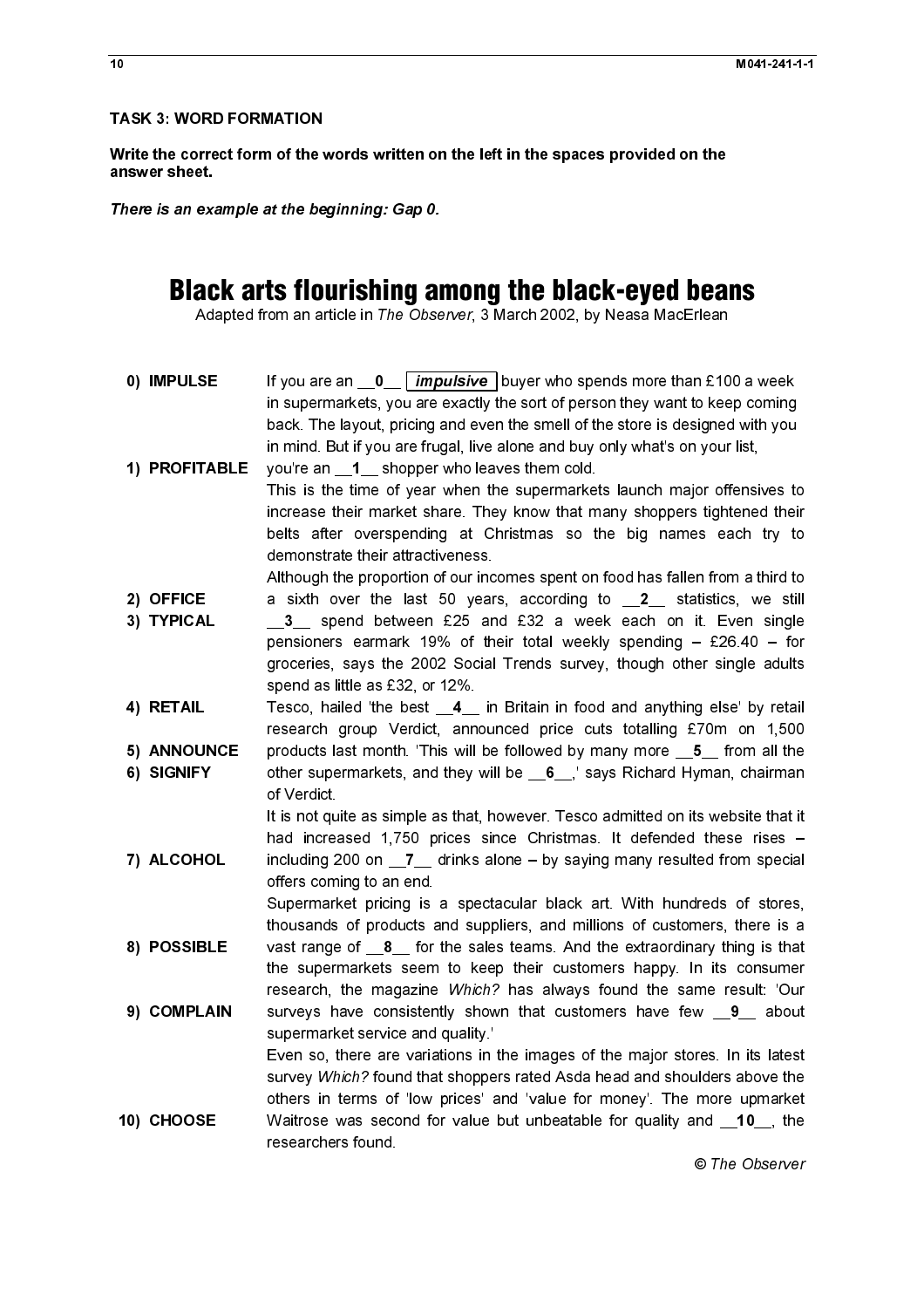PRAZNA STRAN